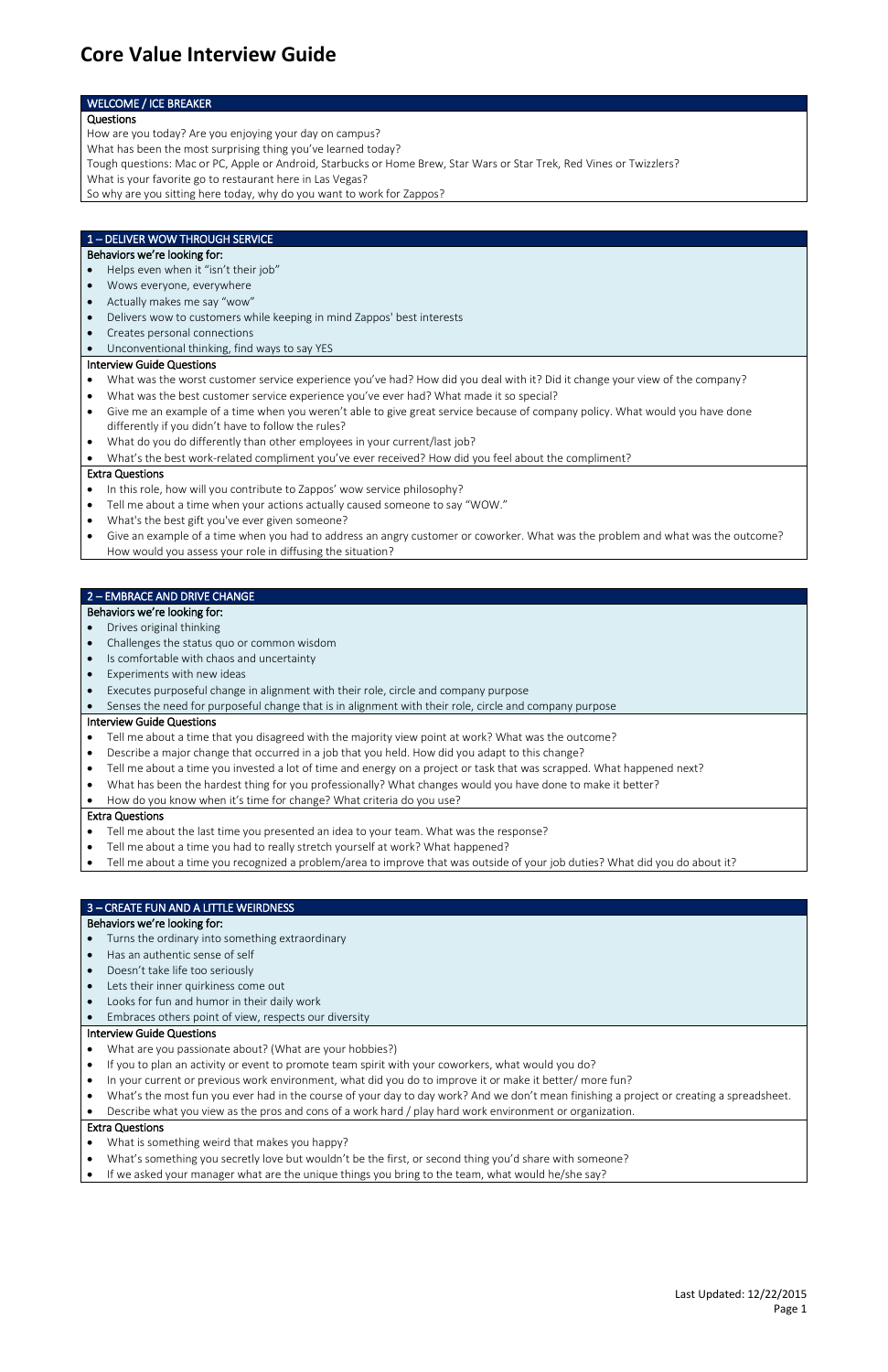Last Updated: 12/22/2015 Page 2

# 4 – BE ADVENTUROUS, OPEN MINDED AND CREATIVE

#### Behaviors we're looking for:

- Takes risks that are in alignment with their role, circle and company purpose
- Thinks even bigger
- Willing to fail (and learn from failure)
- Acts as an entrepreneur
- Makes decisions with the company's purpose in mind
- Believes in a "yes, and" way of thinking
- Comfortable with uncertainty
- Is open minded

## Interview Guide Questions

- Tell me about a time you ran into a roadblock at work. What was the roadblock and what was the ultimate outcome?
- What is the riskiest decision you have made? What was the situation? What happened?
- Tell me about the last time you didn't understand how to do something at work. Walk me through how you figured it out.
- Describe the most creative project you have worked on? What was your contribution? How was the project received?
- Tell me about a time that you did what you thought was right to get the job done though it may have been against policy or against popular opinion?

## Extra Questions

- Tell me about a time that you used something (an object, a philosophy) outside of its intended purpose.
- In your prior job, what decision made you hesitate and why?
- If you had to plan a parade in the office with other employees to celebrate a team milestone, what would you parade be like?

## 5 – PURSUE GROWTH AND LEARNING

## Behaviors we're looking for:

- Is curious about how things work
- Insatiable appetite for improvement
- Is their own teacher (self-evaluative)
- Takes steps into uncharted territory
- Open to learning from anyone
- Shares knowledge and experience with others
- Eager to take on and drive initiatives with little or no direction

## Interview Guide Questions

- Tell me about your last coworker conflict. How did you resolve it?
- Tell me about a time you had to adapt your behavior/communication style at work.
- When was the last time you asked for help at your job? Describe the situation, how did you feel about asking for help?
- Tell me about a time you felt you were misunderstood at work in trying to convey something? What happened? How did you handle it?
- In your previous jobs, how did you build relationships with other coworkers?
- Can you give me an example of a recent project you worked on with little or no direction? How did you feel about it?
- What were some areas of development in your last feedback session? What did you think of that and what did you do to improve?
- How would this job fit in with your long-range career plans?
- Can you tell me about a goal you have set for yourself? What is the last think you've done to work towards it?
- Does your current company offer training classes? What was the last one you attended? What did you learn? (If they answer, "no offered training classes," ask what they would like to be offered)

- Tell me who was your best/worst leader and why?
- When was the last time you demonstrated integrity (the quality of being honest and having strong moral principles; moral uprightness) in the workplace?
- At your previous job, who did you have the most difficult time communicating with and why? What did you do to improve the relationship?
- Tell me about a time you were given less than favorable feedback. How did you handle it?
- What's a job you've had that wasn't very satisfying? Why wasn't it?
- What kinds of communication situations cause you difficulty? Give an example.

# Extra Questions

- How do you keep current with what is going on in your field/industry? What is trending or on the forefront of \_\_\_\_\_\_ (insert specific position details: technology, finance, merchandising, etc.)?
- Tell me about the last complicated thing you had to learn? How did you get the knowledge/what steps did you take? ex: putting together a shelf, new process – to assess how they handle training/learning new tasks
- Tell me about the last book, blog, whitepaper you read? How was it, would you recommend it?
- What was the last thing you researched online?
- What is the last thing you taught someone?
- Of your current or previous positions, which were you most/least successful in and why?

# 6 – BUILD OPEN AND HONEST RELATIONSHIPS WITH COMMUNICATION

# Behaviors we're looking for:

- Asks for ideas/input from others
- Listens to understand
- Transparent about both positive AND negative information
- Uses conflict resolution to sort out differences
- Creates strong relationships with emotional connections
- Embraces diversity in thoughts, opinions and backgrounds
- Is trustworthy
- 
- Is open and honest while being respectful, preserving relationships
- Communicates effectively

## Interview Guide Questions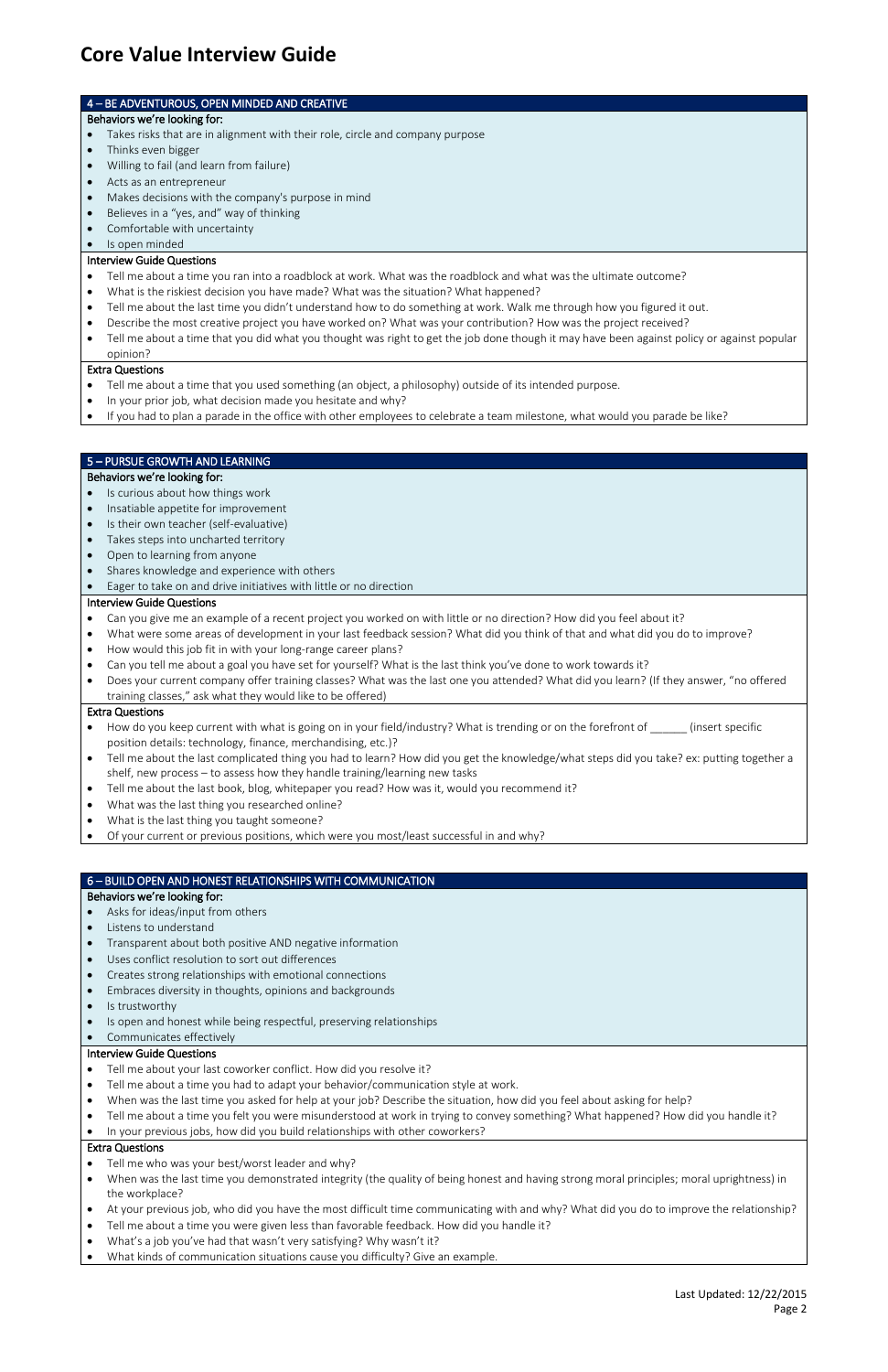Last Updated: 12/22/2015 Page 3

## 7 – BUILD A POSITIVE TEAM AND FAMILY SPIRIT

## Behaviors we're looking for:

- Is more than just a coworker, puts efforts into relationships
- Connects people for meaningful relationships
- When I think of the team, I think of them
- Is visible and accessible to their team/circle(s)
- Participates in Zappos events (target is 20% of the time/events)
- Leads and serves
- Watches out, cares for and goes above and beyond for each other

## Interview Guide Questions

- When was a time you "stepped up and helped out" even though it wasn't your responsibility?
- Give me an example of a time you were working with a team/group and one member was not participating/pulling their weight. What did you do?
- What's the biggest challenge you faced working in a team environment? How did you handle it?
- Describe a team activity that you found rewarding.
- What co-worker behaviors drive you crazy? How do you handle it when someone is doing it?

- Tell me about a time you were given a task to do but did not have the tools necessary to complete the task. What did you do?
- Under what conditions do you do your very best work?
- What is a current task that you would like to make more efficient or eliminate? How are you working on that change?
- How have you improved yourself in the past year?
- What has been the best mistake you've made on the job? Why?

## Extra Questions

- How do you handle interruptions throughout the work day? How do you stay on track?
- Give me an example of a time you took on more than what was required to improve a process.
- What was your best McGuyver moment?" (professional or personal is fine)
- Tell me about a time you were given work that you weren't prepared for. What was the situation? How did you feel about it?
- What limits your ability to manage your time?
- Give an example of how you worked smarter, not harder.
- How do you motivate others to do their best work?
- What makes you lose your cool/sets you off? Tell me about the last time it happened.
- What has been your most favorite team project you've worked on?

## 8 – DO MORE WITH LESS

## Behaviors we're looking for:

- Has a basic understanding of the financial health of our business
- Works smarter not harder
- Has a "Just do it" attitude, believes in hard work and extra effort
- Continuously looks to innovate, improve and raise the bar
- Never settles for "good enough" (because good is the enemy of great)
- Learns from mistakes

- Asks for forgiveness, not for permission
- Never believes the statement, "It can't be done," (dreams big, goes bold)
- Fights the fight if it's the right thing for our company purpose
- Makes informed decisions based on our culture (includes: Core Values and our purpose)
- Value and protects the Zappos Culture, above all
- Demonstrates a positive and optimistic (but realistic) attitude
- Gets shit done
- Passionate about the work you do and how it aligns with the company purpose

## Interview Guide Questions

- As Zappos evolves, what challenges might we face in protecting our culture?
- What did you most enjoy about your last job? What did you least enjoy?
- How did you end up in your current line of work?
- If all jobs paid the same, what would you be doing?
- Thinking about your last job, did you fully believe in the mission of the company? What did you connect with the most?
- When was the last time you bent the rule because it was the right thing to do?
- What are your thoughts on the statement "ask for forgiveness, not for permission?"
- When was the last time someone told you "it can't be done?"

## Extra Questions

# 9 – BE PASSIONATE AND DETERMINED

## Behaviors we're looking for:

# Interview Guide Questions

- What would you do if you felt you were assigned an impossible task?
- 
- Tell me about a time you had to stand up/fight for something you believed in at your last job? What happened?
- What "turns off" your motivation in a job?
- What professional accomplishment are you most proud of?
- Not all parts of a job are fun or challenging. What tasks fall into this category for you and how do you motivate yourself to complete these tasks?